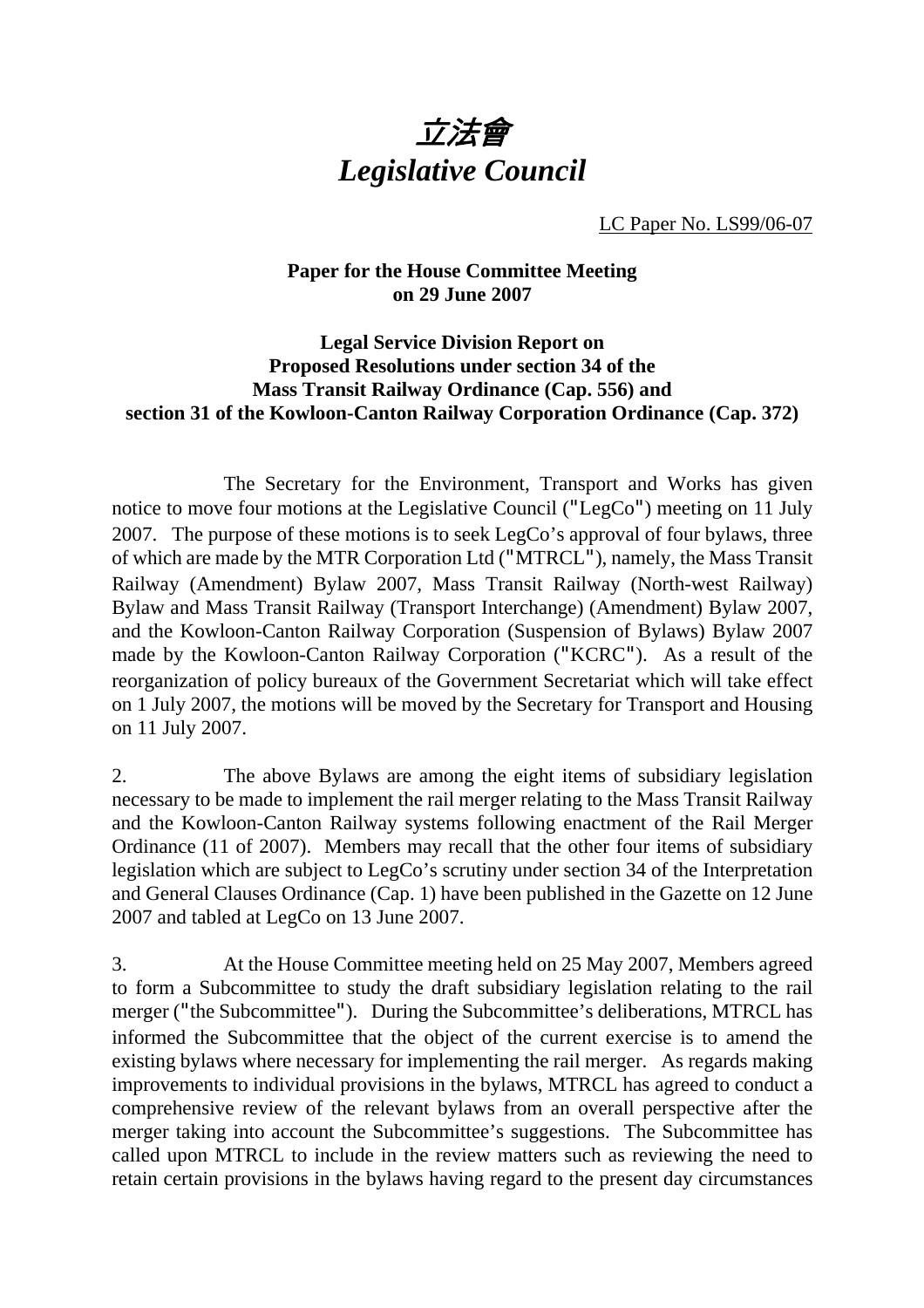and operational needs, examining whether the maximum penalties for various offences under the bylaws are appropriate with reference to the nature and seriousness of the offences and the maximum penalties for similar offences in other legislation, and improving the drafting of the bylaws to achieve consistency. Members may refer to the report of the Subcommittee to the House Committee meeting on 29 June 2007 for details (LC Paper No. CB(1)1997/06-07).

# Mass Transit Railway (Amendment) Bylaw 2007 ("the 2007 MTR Bylaw")

4. To enable MTRCL to operate the KCRC railways during the period when the operation of the KCRC railways is taken over by MTRCL upon the rail merger ("the Concession Period"), the 2007 MTR Bylaw amends the Mass Transit Railway By-laws (Cap. 556 sub. leg. B) ("the MTR By-laws") to add to the MTR By-laws the relevant existing provisions of the Kowloon-Canton Railway Corporation By-laws (Cap. 372 sub. leg. B) ("the KCRC By-laws") that are required for the operation of the KCRC railways, excluding the North-west Railway. These provisions include those relating to intercity passenger and freight service and those that cater for the unique features of KCRC's operation such as the carrying of passengers in first class compartments and acceptance of goods for carriage on the railway or storage.

5. Other proposed amendments include those providing for the validity of tickets issued by KCRC before the merger until such time when the tickets expire, changing the references to the Chinese name of MTRCL in the MTR By-laws and other consequential amendments.

## Mass Transit Railway (North-west Railway) Bylaw ("the NWR Bylaw")

6. Upon the rail merger, the North-west Railway will be operated by MTRCL during the Concession Period. Because the MTR By-laws (as amended by the 2007 MTR Bylaw) do not apply to the North-west Railway, it is necessary for MTRCL to make the NWR Bylaw to enable the post-merger Corporation to operate the North-west Railway and the bus services within the North-west Transit Service Area during the Concession Period.

7. The NWR Bylaw, which is modelled on the North-west Railway By-laws (Cap. 372 sub. leg. E) made by KCRC , provide for the following matters:

- (a) prescribing the terms and conditions relating to the use of the North-west Railway and bus services;
- (b) controlling and regulating matters such as the conduct of members of the public using the North-west Railway or buses or on buses, vehicles of the North-west Railway or railway premises, and a system for evidencing the payment of fares on the North-west Railway or buses; and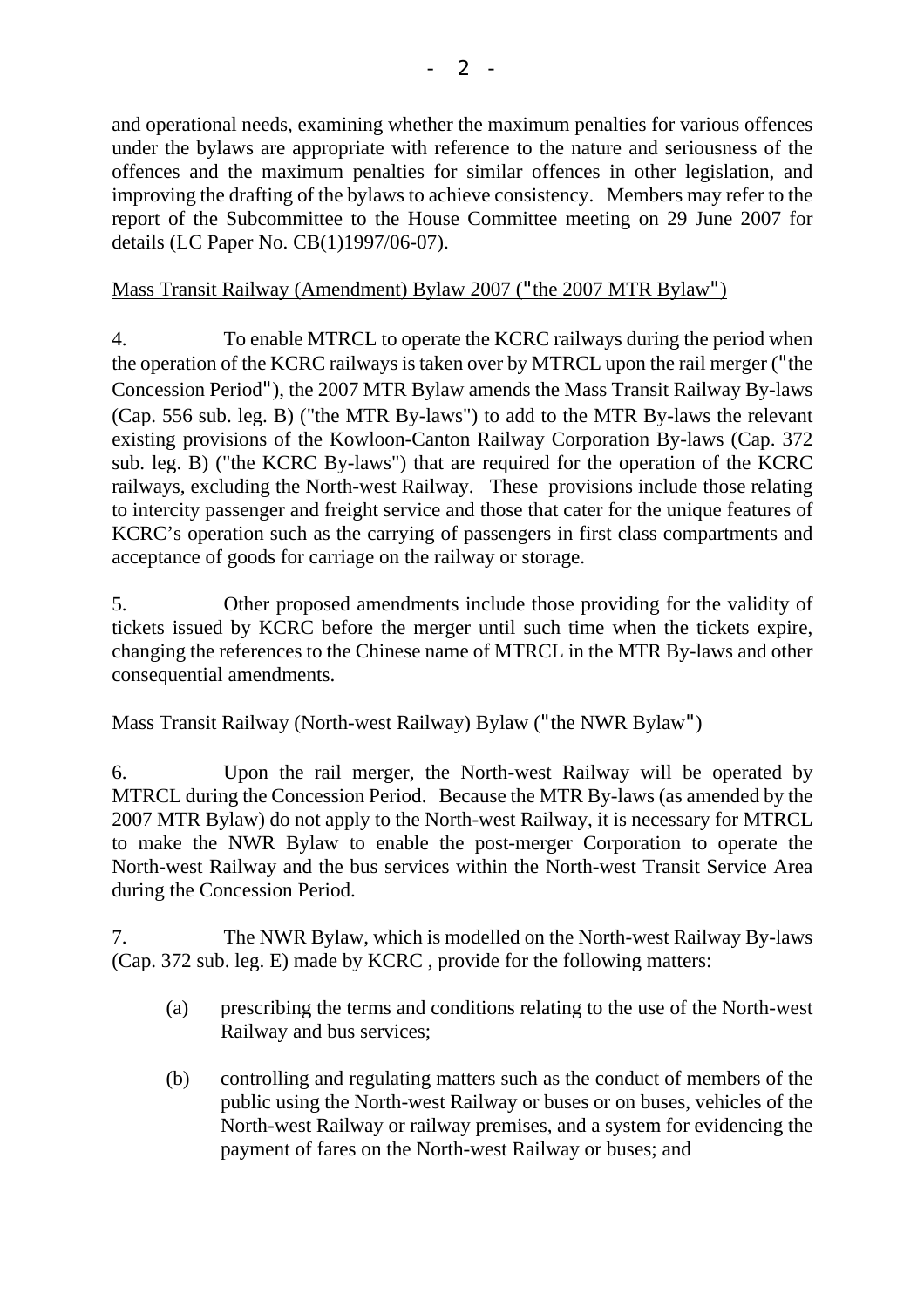(c) protecting the property of MTRCL on buses, vehicles of the North-west Railway or railway premises.

Mass Transit Railway (Transport Interchange) (Amendment) Bylaw 2007 ("the 2007 Transport Interchange Bylaw")

8. The main purpose of the 2007 Transport Interchange Bylaw is to make technical and consequential amendments to the Mass Transit Railway (Transport Interchange) Bylaw (Cap. 556 sub. leg. D) as a result of the change of the Chinese short title of the Mass Transit Railway Ordinance and the Chinese name of MTRCL to "香港 鐵路條例" and "香港鐵路有限公司" respectively under the Rail Merger Ordinance.

# Kowloon-Canton Railway Corporation (Suspension of Bylaws) Bylaw 2007 ("the Suspension Bylaw")

9. The Suspension Bylaw is made by KCRC to suspend the operation of the KCRC By-laws and the North-west Railway By-laws during the Concession Period. Provisions that are required for the operation of KCRC railways under these By-laws are provided for under the 2007 MTR Bylaw and the NWR Bylaw reported above to enable MTRCL to operate the same during the Concession Period.

# Penalty levels for offences under the MTR By-laws and NWR Bylaw

10. In response to views expressed by members of the Subcommittee on the proposed increase in the maximum penalties for existing offences under the MTR By-laws, MTRCL has agreed to retain their existing penalty levels. For example, the maximum penalty for the offence of using abusive language remains to be a fine at \$5,000. The existing maximum penalty for the offence of loitering is also proposed to be revised by removing the penalty of 3 months imprisonment while maintaining the existing level of fine at \$2000.

11. In respect of new offences added to the MTR By-laws which do not have railway safety or security implications, such as unauthorized display of materials for the purpose of advertisement, and soliciting for handling of luggage or goods, MTRCL has accepted the Subcommittee's suggestion to remove the penalty of 6 months imprisonment as originally proposed and the maximum penalty now proposed for these offences under the 2007 MTR Bylaw is a fine at \$5,000.

12. To make the maximum penalties for similar offences under the MTR By-laws and the NWR Bylaw consistent, MTRCL has accepted members' suggestion to revise the penalty levels for four offences under the NWR Bylaw, namely, damaging a ticket, use of abusive language, unauthorized bill posting, advertising and touting, and loitering by removing the penalty of imprisonment as currently provided in KCRC's North-west Railway By-laws. The effect of this proposal is that the maximum penalty for these offences (except for loitering) under the MTR By-laws and the NWR Bylaw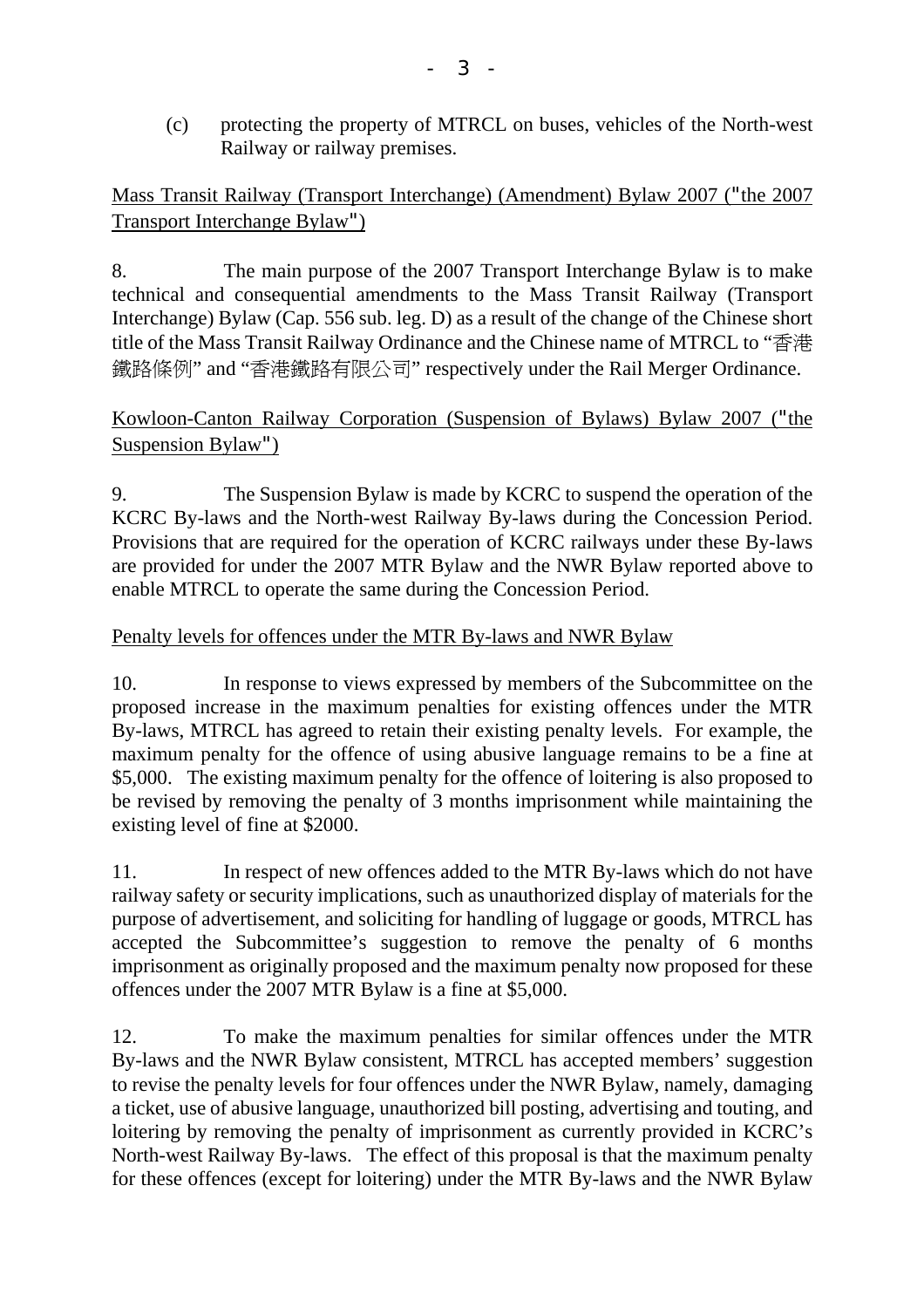would be a fine at \$5,000. As for the offence of loitering under the NWR Bylaw, the level of fine is proposed to be revised from \$1,000 to \$2,000 to align with the fine level for the same offence under the MTR By-laws. The Subcommittee has no objection to this proposed revision in view of the proposed removal of the penalty of imprisonment for the offence.

## Review of the bylaws

13. According to the draft speech of the Secretary for Transport and Housing on the 2007 MTR Bylaw, the comprehensive review of the relevant bylaws which MTRCL has undertaken to conduct will be completed after it has gained experience in operating the integrated railway system and MTRCL will put forward detailed amendment proposals to the relevant Panel or committee within 12 months of the merger.

# Commencement

14. The four Bylaws reported above will come into operation on the day appointed for the commencement of the Rail Merger Ordinance.

# Concluding observations

15. The Legal Service Division (LSD) has sought clarification from the Administration on some drafting matters relating to the three bylaws made by MTRCL. The Administration has referred LSD's enquiries to MTRCL. LSD's letter and MTRCL's reply are attached at Annexes 1 and 2 respectively. In gist, MTRCL considers that the matters concerned relate to improving the drafting of some of the provisions in the bylaws and hence the provisions, as currently drafted, should not cause any confusion or misinterpretation. Nevertheless, MTRCL has agreed to consider those matters in the review exercise. Members may wish to consider whether to accept MTRCL's proposal.

Encl.

Prepared by

FUNG Sau-kuen, Connie Assistant Legal Adviser Legislative Council Secretariat 27 June 2007 LS/R/17/06-07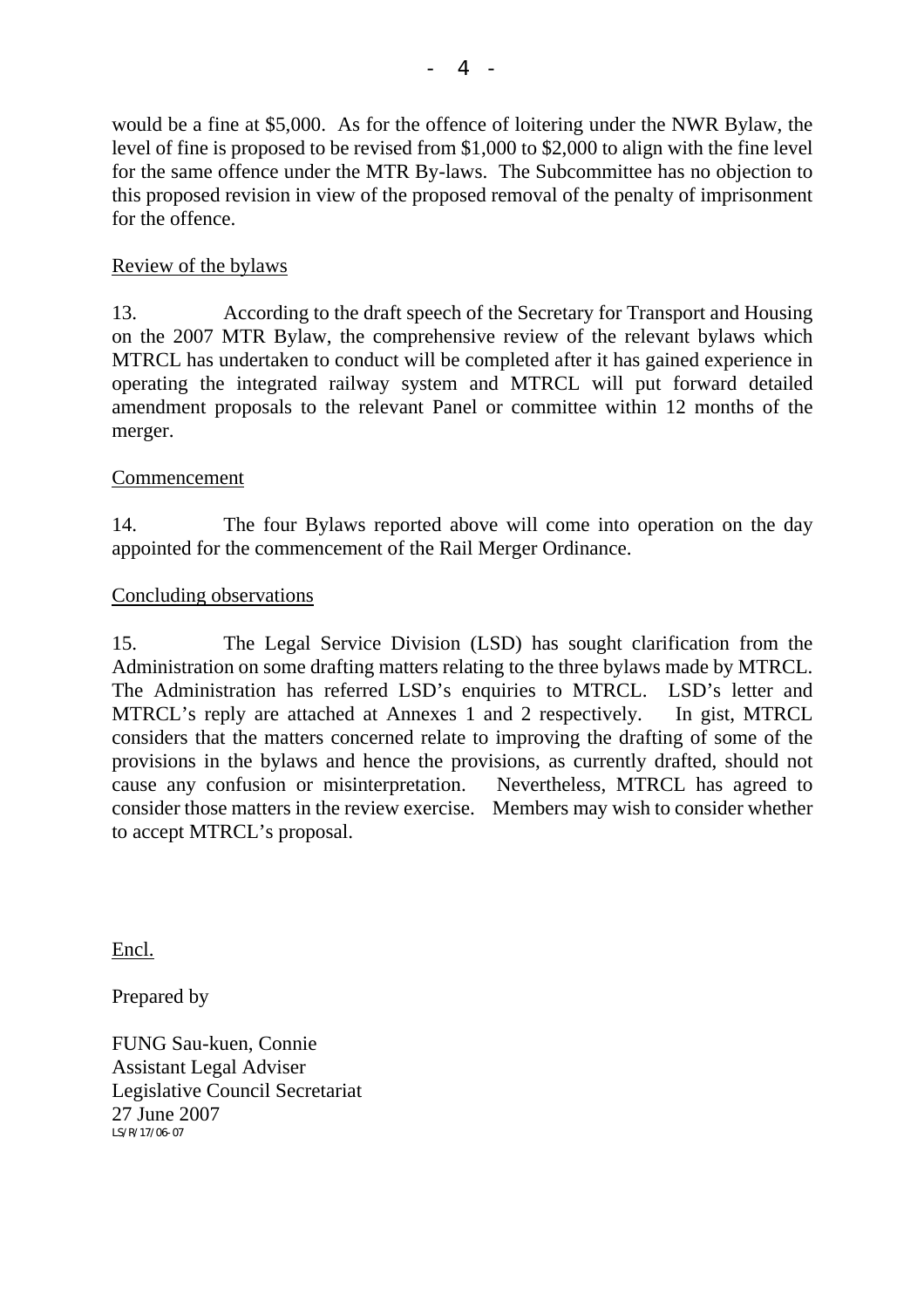**Annex 1** 

 LS/R/17/06-07 2869 9216 2877 5029

Miss Ida Lee PAS (Transport) Special Duties Environment, Transport and Works Bureau 16/F Murray Building Garden Road Central Hong Kong

25 June 2007

# **BY FAX**

Fax No. : 2537 5246

Dear Miss Lee,

### **Proposed resolutions relating to the rail merger**

 I am studying the above proposed resolutions with a view to advising Members and should be grateful if you would clarify the following:

### Mass Transit Railway (Amendment) Bylaw 2007

In the proposed by-law 4A, should "trolley" be added after "barrow" to reflect the meaning of "多輪推車" in the Chinese text?

### Mass Transit Railway (North-west Railway) Bylaw

- (a) In section 2, should a provision similar to the new by-law 10(1A) as proposed in the Mass Transit Railway (Amendment) Bylaw 2007 be added to ensure that tickets issued by KCRC for travel on the North-west Railway will be regarded as tickets issued subject to the North-west Railway Bylaw? If such provision is to be added, please also revise the definition of "ticket" in section 1(2) accordingly. Reference may be made to the definition of the word in by-law 2 of the Mass Transit Railway (Amendment) Bylaw.
- (b) In section 39(4), please replace "企圖違犯" by "企圖觸犯" and "違犯事項" by "觸 犯事項" to make the Chinese text of this section consistent with that of section 39(1) of the above Bylaw and by-law 42(2) of the Mass Transit Railway Bylaws (Cap. 556 sub. leg. B).
- (c) In the Schedule, should the summary of offence for section 6 be revised to "Failure to produce tickets" in order to reflect more accurately the offence under that section? As you are aware, failure to pay surcharge is dealt with in section 8 instead of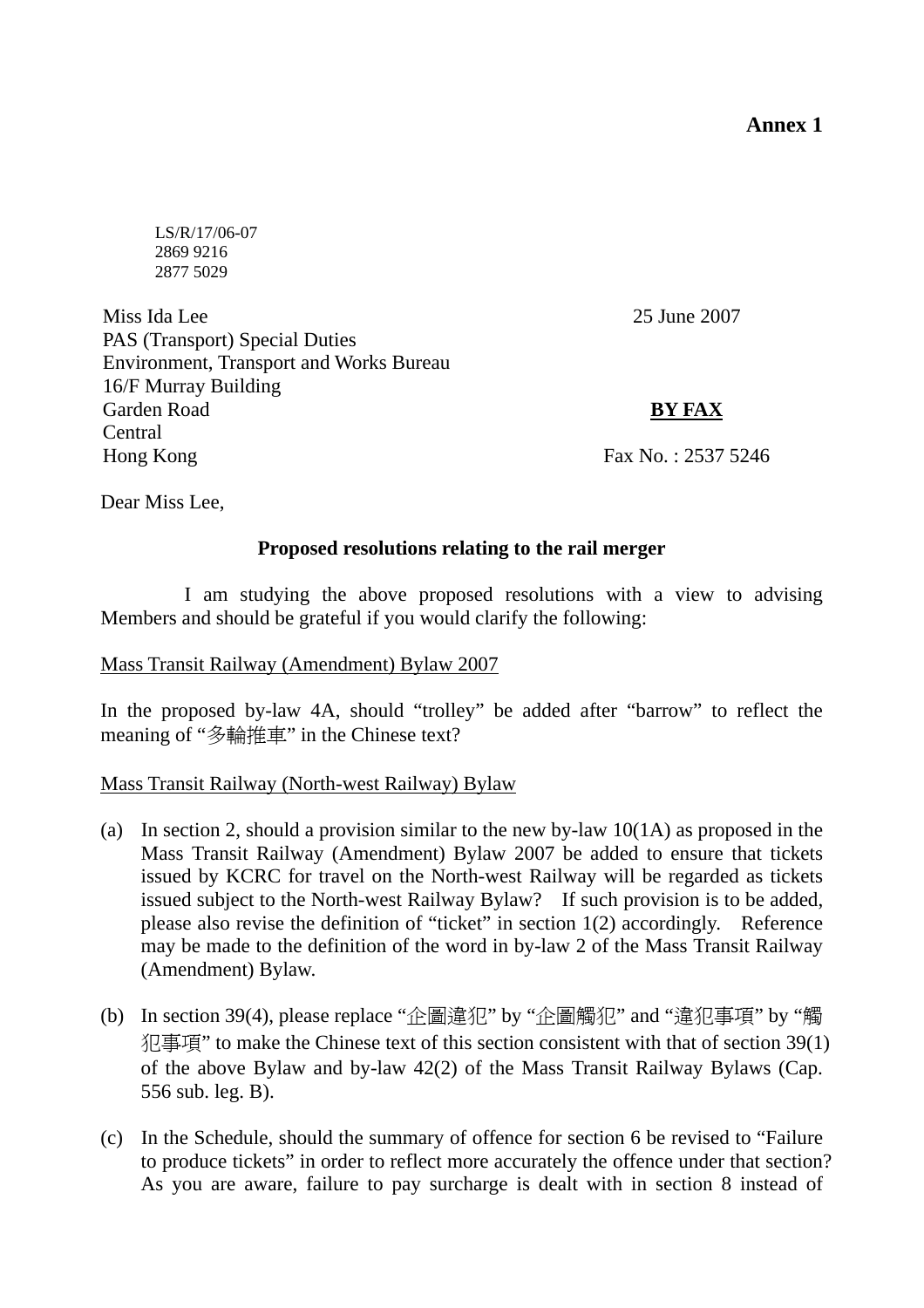section 6.

## Mass Transit Railway (Transport Interchange) (Amendment) Bylaw 2007

In the proposed section 1(3), please consider amending the Chinese text to " $\hat{\mathfrak{F}}$ (2)款於合併日期起計滿 12 個月當日失效". As you are aware, in the principal Ordinance, the Chinese text for "expire" is "失效". This is also the Chinese text used in similar provisions such as regulation 3(7) of the Gas Safety (Registration of Gas Installers and Gas Contractors) Regulations (Cap. 51 sub. leg. D). Incidentally, please also consider whether the proposed section 1(3) should be drafted in similar terms to the said regulation 3(7).

 To enable us to report to the House Committee meeting on 29 June 2007, I would appreciate it if you could let us have the Administration's reply in both languages by noon on 27 June 2007.

Yours sincerely,

(Connie FUNG) Assistant Legal Adviser

c.c. LA SALA1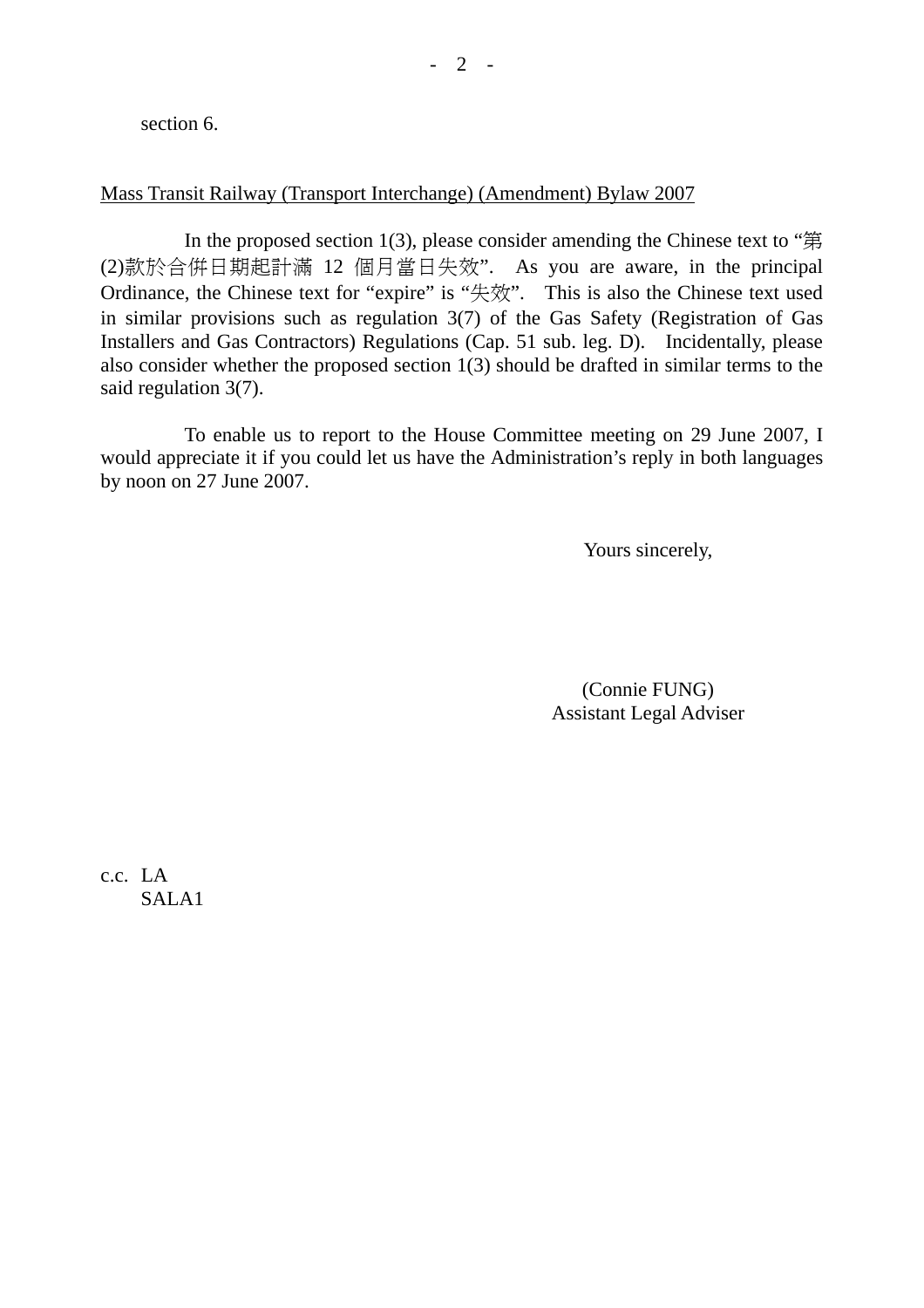### **MTR Corporation Limited's response to ALA's Comments of 25/6/07 on the proposed resolutions relating to the rail merger**

### **(using the ALA's numbering and definitions)**

#### **Mass Transit Railway (Amendment) Bylaw 2007**

We note the ALA's view regarding the English term for "多輪推車" in bylaw 4A. We will consider the improvement of the drafting of this term in the comprehensive review of the various sets of Bylaws which the Corporation has undertaken to conduct (the "Review").

#### **Mass Transit Railway (North-west Railway) Bylaw**

- (a) All tickets issued by KCRC under the North-west Railway By-law (Cap. 372 sub. leg. E) for travel on bus or on the North-west Railway (as defined in Cap. 372 sub. leg. E) are only valid on the day of issue and there is therefore no need to add an equivalent of the proposed by-law 10(1A) of the Mass Transit Railway (Amendment) Bylaw 2007.
- (b) It is proposed to consider this point in the Review.
- (c) Apart from people who refuse or fail to produce tickets, section 6(2) also regulates people who refuse or fail to pay the appropriate fare. It requires such persons to pay a surcharge. Our concern is that if the summary of this offence is reduced to "Failure to produce tickets", it may not accurately reflect the scope of section 6(2). However we will reflect on your comment in the course of the Review in considering whether any amendment should be made to the summary of this offence.

#### **Mass Transit Railway (Transport Interchange) (Amendment) Bylaw 2007**

When we drafted the proposed section 1(3), we have considered:

- Section 27 of Cap. 1 which provides for the effect of expiry , etc. of ordinances: "When an Ordinance (a) expires or lapses …" . The Chinese term used for "expires" is "有效期屆滿";
- Section 1 of Cap. 537 sub. leg. Q: "This Regulation shall expire on 6 May 2003.". The Chinese term used for "expire" is "期滿失效";
- Section 3 of Cap. 155 sub. leg. H: "This Notice shall expire on 26 June 1999.". The Chinese term used for "expire" is "期滿失效";
- The English-Chinese Glossary of legal terms (4th Ed., Vol. 1) which contains 4 different Chinese alternatives for "expire" (which include both "期滿失效" and the suggested "失效".)

We note that there is no uniform term for "expire" in the laws of Hong Kong and both "期滿失效" and "失效" are used as the Chinese term for "expire". We are of the view that using "期滿失效" instead of "失效" will not cause any confusion or misinterpretation. However we also note the concern about consistency with the use of Chinese text for "expire" in the principal Ordinance and we will consider this as part of the Review.